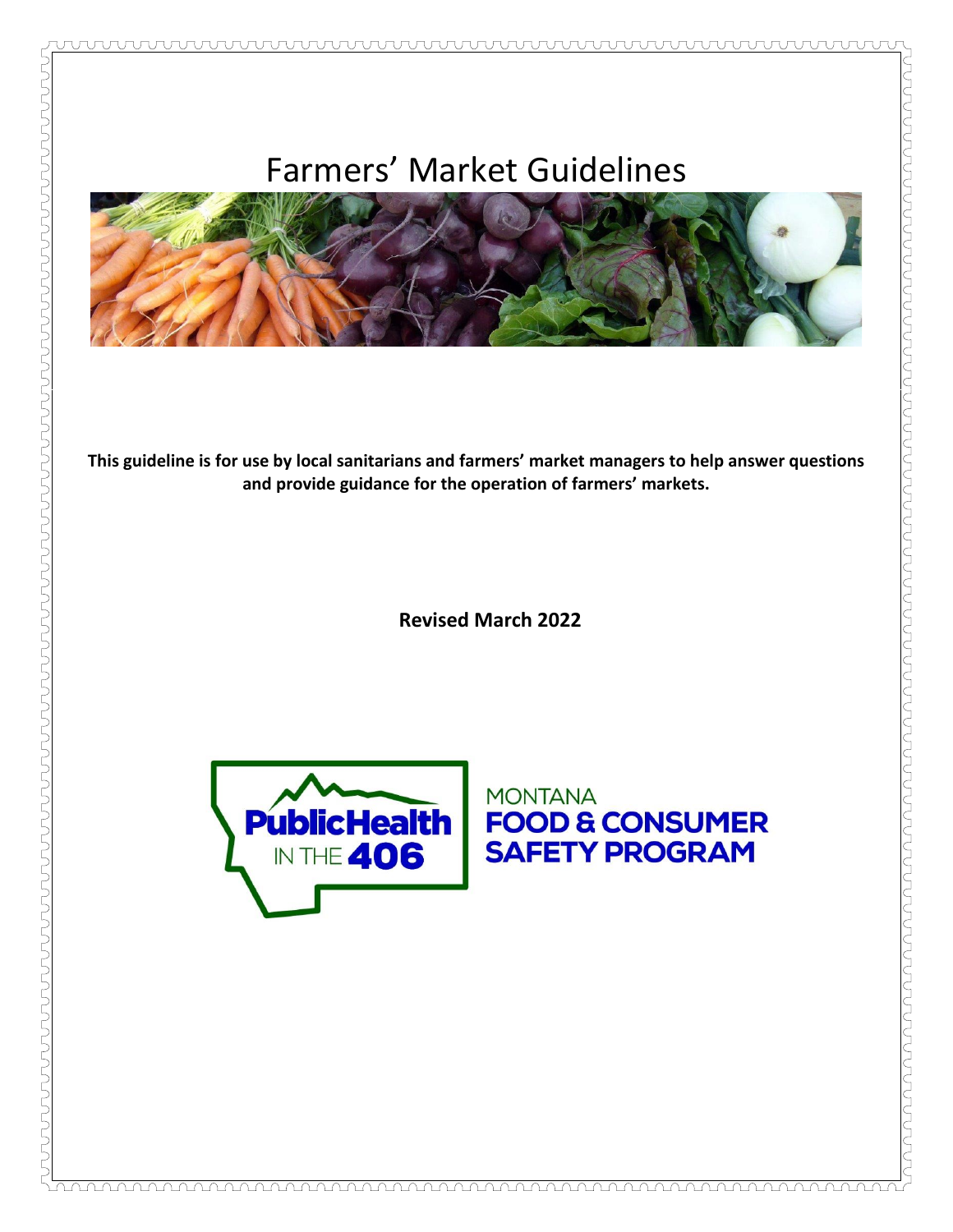## **Contents**

# <span id="page-1-0"></span>Introduction and General Information

The number of farmers' markets continues to grow as more people have a desire to eat locally produced products. This document is intended to provide information on what foods can be sold, and the required registration.

What is the legal definition of a Farmers' Market? It is defined in 50-50-102(8) of the Montana Code Annotated:

#### **"Farmer's market" means a farm premises, a food stand owned and operated by a farmer, or an organized market authorized by the appropriate municipal or county authority under 7-21- 3301 MCA.**

Existing law generally restricts a person from selling potentially hazardous food at a farmer's market without a retail food establishment license ( $MCA \frac{6}{5}$  50-50-121). Montana's new law, the Montana Local Food Choice Act, allows the sale of homemade food and homemade food products by producers at traditional community events, including farmer's markets. While the Act generally allows for the sale of such products without a license, it does not restrict farmer's markets from maintaining more stringent requirements. Farmer's markets could, as a condition of participation, require all vendors to be licensed, registered, or permitted through the local health authority.

The market manager of municipal and county markets is required to keep registration records of all persons and organizations that serve or sell food at the market, except those that have a DPHHS food license or Cottage Food Registration. The records must include the name, address, and telephone number of the seller or server as well as types of products sold or served and date on which the products were sold or served. The records must be available for the sanitarian to review.

# <span id="page-1-1"></span>Labeling

If products are packaged, they must be labeled. Below is an example of the information that needs to be on the label.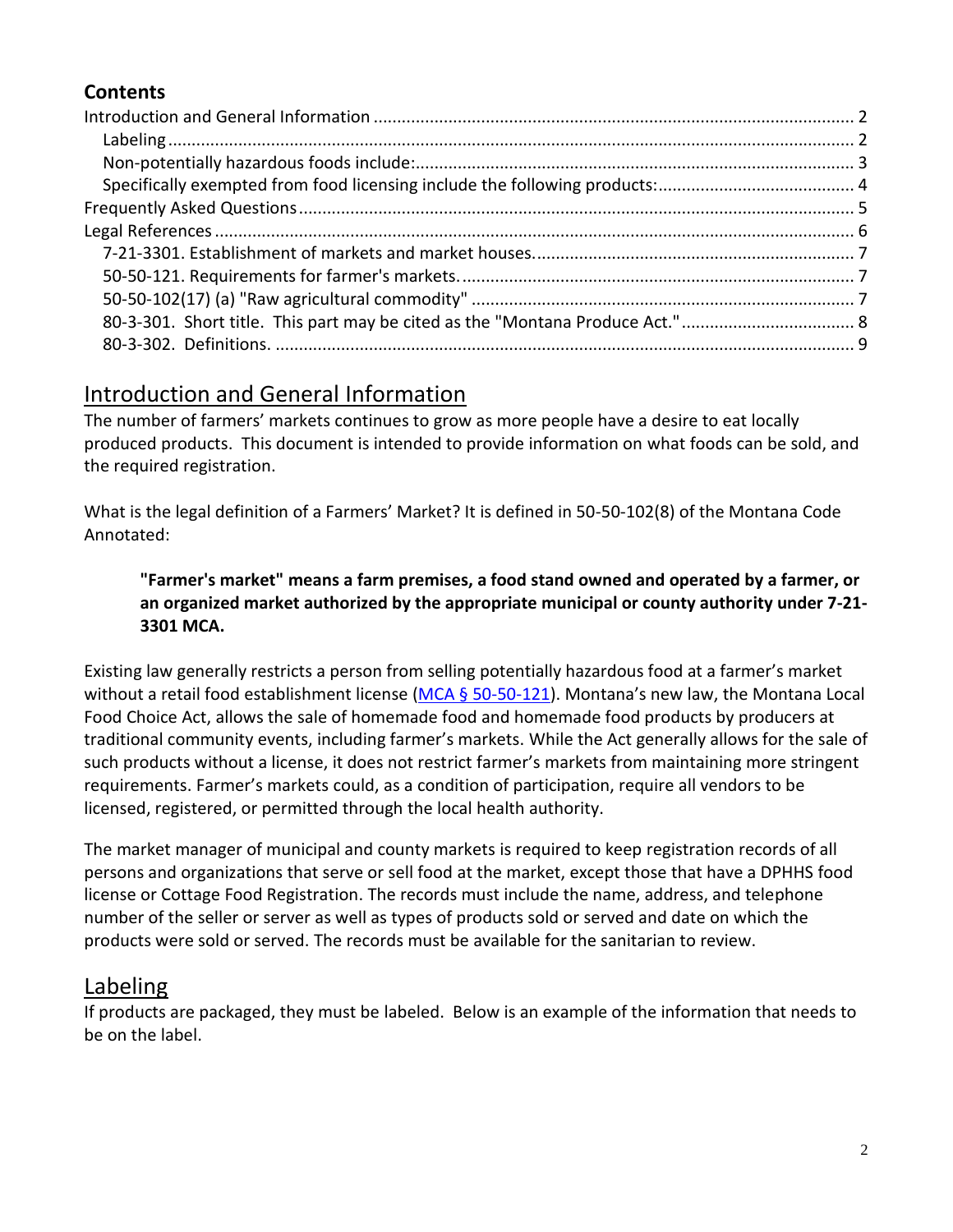



# <span id="page-2-0"></span>Food Not Requiring a Food License

Food sold at farmers' markets must be non-potentially hazardous, specifically exempted, or approved and licensed as a retail food establishment, unless produced pursuant to the Local Food Choice Act. A farmer's market may impose more stringent requirements relating to potentially hazardous foods sold at the market.

### Non-potentially hazardous foods include:

- Loaf breads, rolls, biscuits, quick breads, and muffins that do not contain meat or cheese
- Cakes-all frostings or glazes must have a cook step or be made with ingredients (such as a large amount of sugar) that when combined are stable at room temperature
- Pastries or scones
- Cookies or pastry bars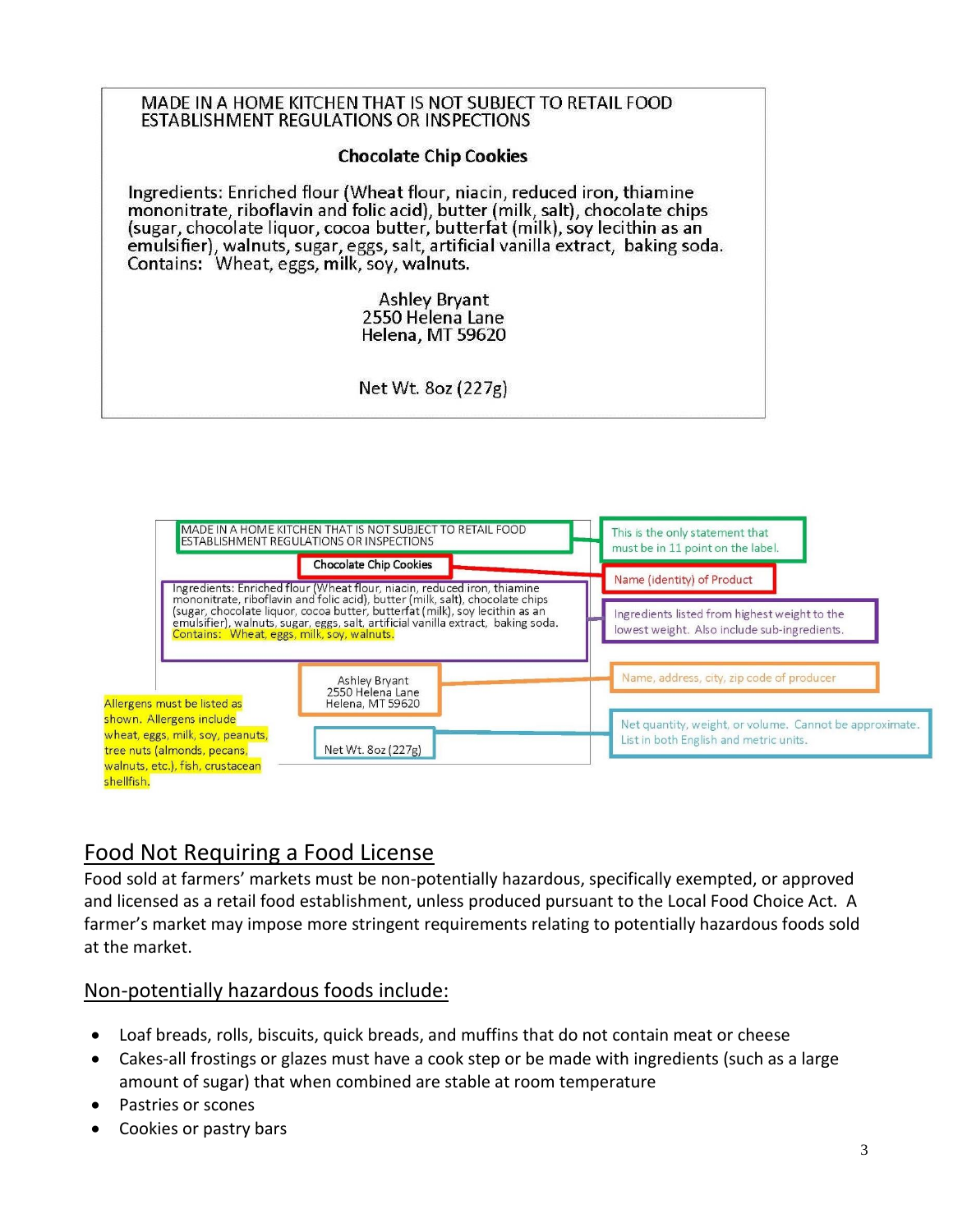- Crackers
- Cereals, trail mixes or granola
- Nuts and nut mixes
- Snack mixes
- Fruit Pies (no custard style pies, unbaked pies with fresh fruit, or pies that require refrigeration after baking, such as pumpkin pie)
- Dried fruits
	- $\checkmark$  The following fruits can be dried, packaged and sold as well as other fruits that have a pH of 4.6 or lower:
		- Apples, apricots, grapefruit, lemons, limes, mangos, nectarines, oranges, peaches, plums, pomegranates, tangerines, blackberries, blueberries, cherries, cranberries, currants, gooseberries, grapes, raspberries, strawberries and huckleberries.
	- $\checkmark$  Must have a minimum internal food temperature of 160ºF within 60 minutes of cutting fruit.
	- $\checkmark$  Must have a minimum internal temperature of 140ºF during the entire drying process.
	- $\checkmark$  Cannot be packaged in vacuum, reduced oxygen or modified oxygen packaging
- Jams, jellies and fruit butters made from the following fruits, and contain at least 55% added sugar by weight. They cannot contain large chunks of fruit.
	- $\checkmark$  Fruit butters made with apple, apricot, grape, pear, plum, prune, quince, and combinations of these fruits.
	- $\checkmark$  Fruit jellies made with apple, apricot, blackberry, black raspberry, boysenberry, cherry, crabapple, cranberry, dewberry, fig, gooseberry, grape, grapefruit, guava, loganberry, orange, peach, pineapple, plum, pomegranate, prickly pear, quince, raspberry, currant, strawberry and youngberry and combinations of these fruits.
	- $\checkmark$  Fruit preserves and jams made with the same fruits as fruit jellies, as well as blueberry, elderberry, huckleberry, rhubarb, tangerine, nectarine, cranberry and tomato and combinations of these fruits.
- Recombining and packaging of dry herbs, seasonings, or mixtures (dry soup, teas, coffees, spice seasonings)
- Popped popcorn, popcorn balls, or cotton candy
- Fudge, candies or confections that require a cook step and do not require refrigeration after cooking
- <span id="page-3-0"></span>• Molded chocolate using commercial chocolate melts

#### Specifically exempted foods include the following:

- Whole shell eggs that are clean, free of cracks, and stored in clean cartons at  $\leq 45^{\circ}$ F.
- Hot coffee or hot tea if the person selling the hot coffee or hot tea does not provide or include fresh milk or cream
- Whole fruits, vegetables, raw honey, and grains that have **NOT** been:
	- (a) cooked;
	- (b) canned;
	- (c) preserved, except for drying;
	- (d) combined with other food products; or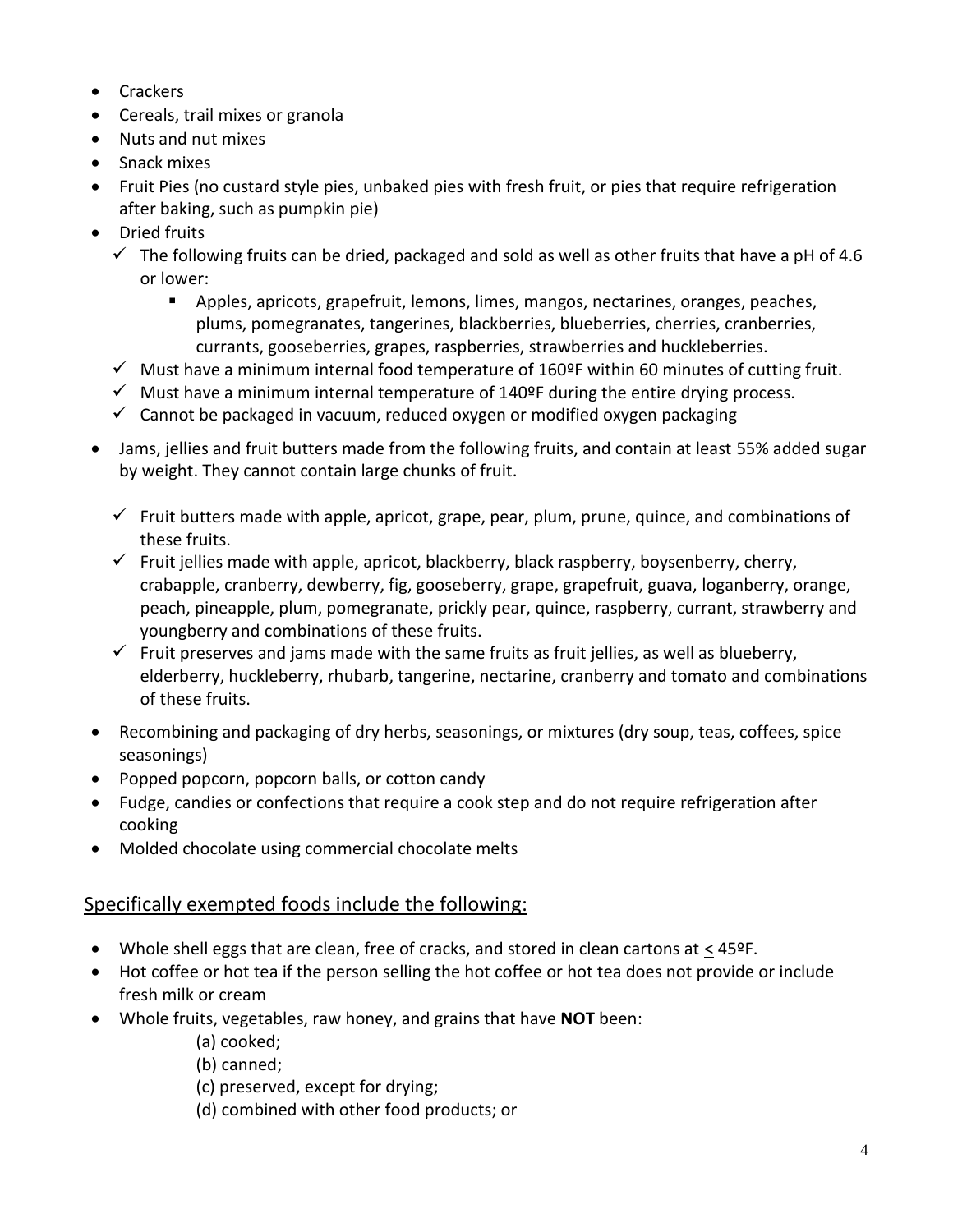(e) peeled, diced, cut, blanched, or otherwise subjected to value-adding procedures.

### **Wild mushrooms do not qualify as a food license exempted product**

# <span id="page-4-0"></span>Frequently Asked Questions - Food not produced under the Local Food Choice Act

*1.* **Q:** *Can I sell salsas, pickles, salad dressings, herb-in-oil/vinegar mixtures, sauerkraut or pepper jelly?*

**A:** Not without a food license. They are required to be processed in a locally approved and licensed facility to sell these types of products anywhere, including at a farmers' market.

*2.* **Q:** *Can I sell cream puffs, cream pies, pumpkin pies, custard pies, cream or pudding filled pastries, cheesecakes or cheese breads?*

**A:** No. All of these products would be considered potentially hazardous, and it would require local approval and a food license to sell these products at farmers' markets.

*3.* **Q:** I want to sell my locally produced poultry or meat to consumers at a Farmer's Market. Food will remain packaged. Can I do this?

**A:** Yes, if you are licensed or permitted. The locally produced poultry or meat must be slaughtered and processed under inspection at an official state or federal establishment licensed by the Montana Department of Livestock, Meat and Poultry Inspection Bureau. In addition, you need one of the following:

- A retail food license, issued by the Department of Health and Human Services, Food and Consumer Safety Section; or
- A temporary food permit, issued by the County Health Department in which you intend to operate. Temporary food permits are only valid in the County in which they are issued and under the following conditions:
	- $\checkmark$  Operates at a fixed location for no more than 21 days in conjunction with a single event or celebration; or
	- $\checkmark$  Uses a fixed menu and operates within a single county at a recurring event or celebration for no more than 45 days.
- *4.* **Q:** *Can I sell huckleberries at a farmers' market without a food license?*

**A:** Yes, if they are not processed. Unprocessed berries are raw agricultural commodities that are exempt from food licensing at farmers' markets. Harvesters may be required to obtain a commercial harvester's permit from the Forest Service; please check with your local Forest Service office.

*5.* **Q:** *I'm new to selling produce at Farmer's Markets and I heard something about needing a license to sell fruits and vegetables. How do I know if I need a license?*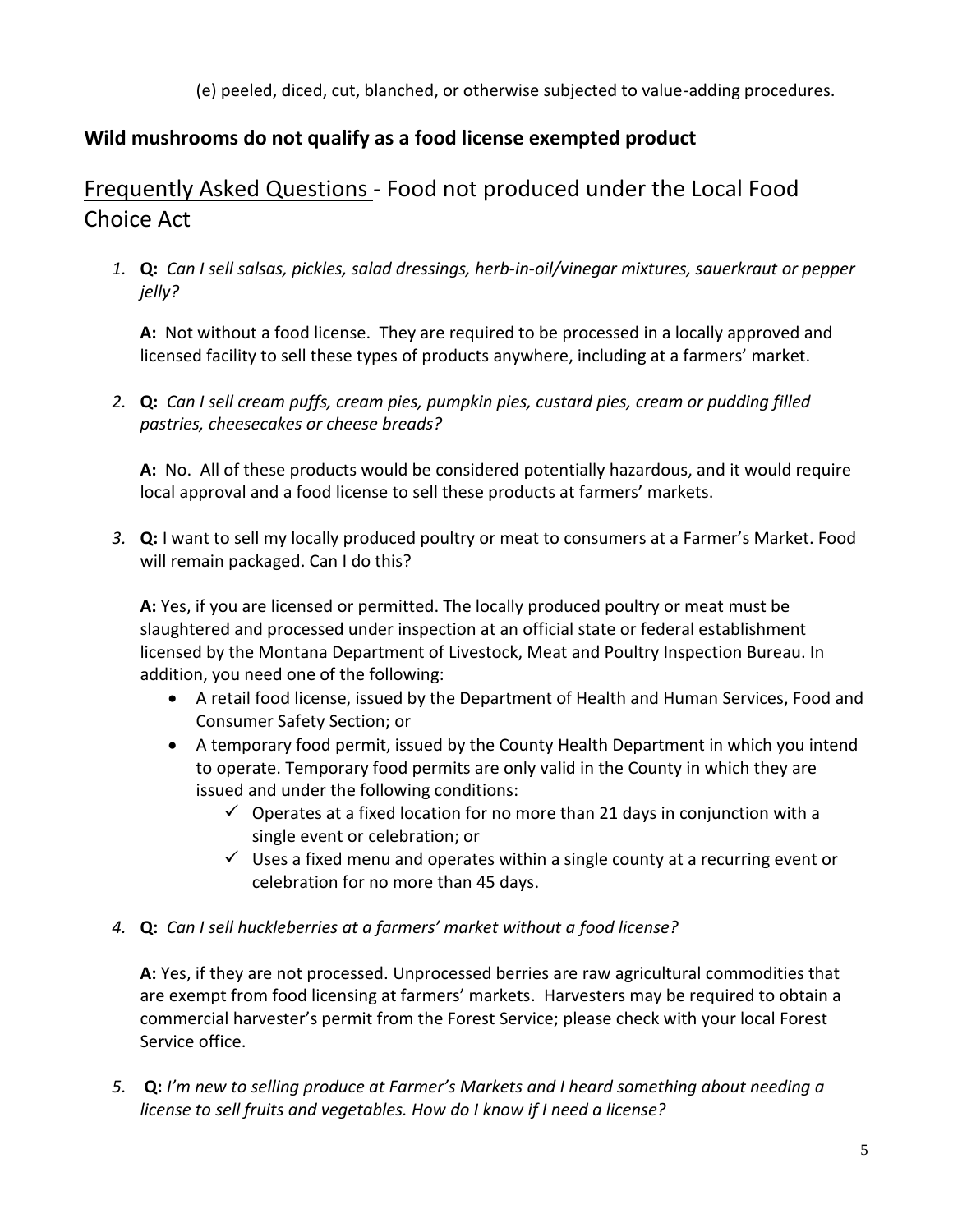**A:** If you grow all your produce in Montana and achieve less than \$25,000 in annual produce sales, you do not need a license. If your sales are \$25,000 or greater, or you transport produce from out of state to be sold in Montana, you will need to obtain a Produce Dealer license from the Montana Department of Agriculture. If you have questions about produce licensing, please refer to Montana Code Annotated 80-3-301 through 80-3-314, or contact Larry Krum at Lkrum@mt.gov or 406-444-3730.

*6.* **Q:** *Do I need a food license if I'm handing out free samples?*

**A:** If you are a licensed manufacturer, cottage food operation, or a farmer's market vendor and the samples are exempt from licensure or are non-potentially hazardous, then no retail food license is required.

*7.* **Q:** *I've heard that washing whole produce is considered processing. Is that true?*

**A:** Field or harvest rinsing of whole produce to remove soil is not considered processing, however, washing of produce to sell as a ready-to-eat product, such as a bagged lettuce mix, is considered processing.

*8.* **Q:** *Can I sell a bag of mixed lettuces, or is that considered combining and is now processing?*

**A:** Putting several types of lettuce that has only had a harvest cut and field or harvest rinse described in #7 is not considered combining under the definition of processing.

*9.* **Q:** *Can I sell tea that contains catnip at the farmer's market?*

**A:** No, not if it contains catnip. Teas may contain only ingredients approved for use in food. Please refer to the Code of Federal Regulation (CFR [Part 172](https://www.accessdata.fda.gov/scripts/cdrh/cfdocs/cfcfr/CFRSearch.cfm?CFRPart=172) and [182](https://www.accessdata.fda.gov/scripts/cdrh/cfdocs/cfcfr/CFRSearch.cfm?CFRPart=182)) to determine if an ingredient is allowed. Catnip is not an approved ingredient.

*10.* **Q:** *Can I sell CBD food products at the farmer's market?*

<span id="page-5-0"></span>**A:** No, you may not sell food products containing CBD at the farmers market. CBD is not allowed in food or dietary supplements regardless of the *Cannabis* source, industrial hemp or otherwise. Montana law does not allow CBD extracts in foods or dietary supplements.

# For FAQs related to the Local Food Choice Act, please read the [Montana](https://dphhs.mt.gov/assets/publichealth/FCS/CottageFood/MTLocalFoodChoiceActGuidanceDoc.pdf)  [Local Food Choice Act Guidance Document](https://dphhs.mt.gov/assets/publichealth/FCS/CottageFood/MTLocalFoodChoiceActGuidanceDoc.pdf)

### Legal References

Montana Code Annotated citations for Farmers' Markets: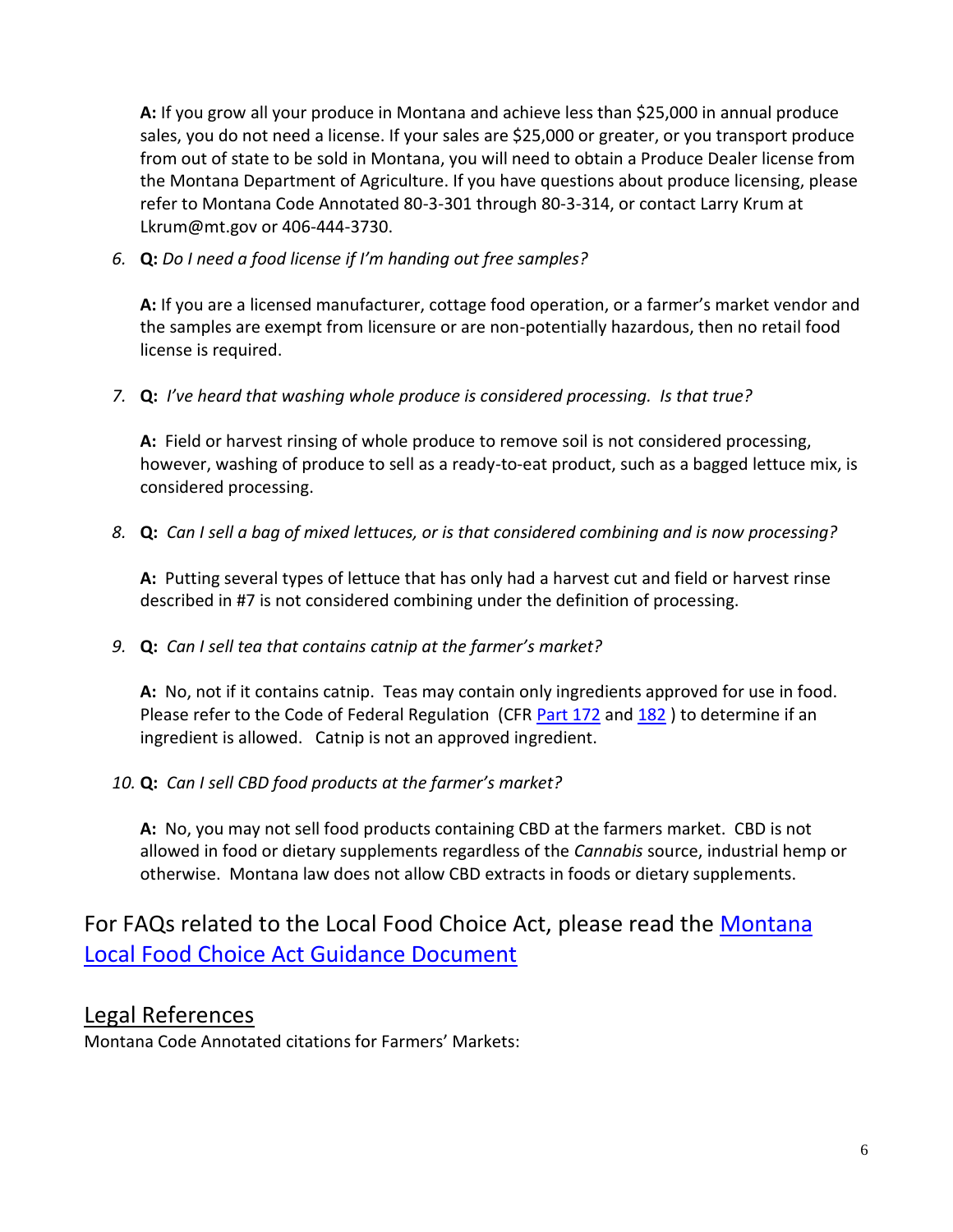## <span id="page-6-0"></span>7-21-3301. Establishment of markets and market houses.

In addition to the powers specifically granted by the laws of the state and such other limitations and exceptions contained in the existing statutes of the state in reference to the debt-incurring power of boards of county commissioners, the boards of county commissioners in every county in Montana shall have the power to erect market houses to be located at the county seats of their respective counties, to establish and regulate markets, and to acquire the property necessary therefor.

### <span id="page-6-2"></span>50-50-102. Definitions.

(17) (a) "Raw agricultural commodity" means any food in its raw, unaltered state, including fruits, vegetables, raw honey, and grains. A raw agricultural commodity may be in a container if putting the commodity in a container does not alter the raw state.

(b) The term does not include an agricultural commodity that has been altered by being:

- (a) cooked;
- (b) canned;
- (c) preserved, except for drying;
- (d) combined with other food products; or
- (e) peeled, diced, cut, blanched, or otherwise subjected to value-adding procedures.

### <span id="page-6-1"></span>50-50-121. Requirements for farmer's markets.

(1) (a) A person selling food that is not potentially hazardous, including food listed in subsection (2), at a farmer's market is not a retail food establishment.

(b) A person selling food that is not potentially hazardous or otherwise listed in subsection (2) if selling only at a farmer's market is not required to register as a cottage food operation.

(2) Foods that are not potentially hazardous or are otherwise eligible to be sold at a farmer's market include:

(a) whole shell eggs if the whole shell eggs are clean, free of cracks, and stored in clean cartons at a temperature established by the department by rule;

(b) hot coffee or hot tea if the person selling the hot coffee or hot tea does not provide or include fresh milk or cream;

(c) raw agricultural commodities; and

(d) food identified by the department by rule as not being a potentially hazardous food.

(3) A farmer's market authorized by a municipal or county authority shall keep registration records of all persons and organizations that serve or sell food exempt from licensure at the market, including food that does not meet the definition of potentially hazardous food.

(4) The registration records must include the name, address, and telephone number of the seller or server as well as the types of products sold or served and the date on which the products were sold or served.

(5) A farmer's market under this section shall make registration records available upon request to the local health authority.

(6) Food sold in a farmer's market must, if sold in a container, have a label similar to a label required of a cottage food product under 50-50-116.

50-49-203. Exemptions from regulations -- transactions -- information required - exceptions.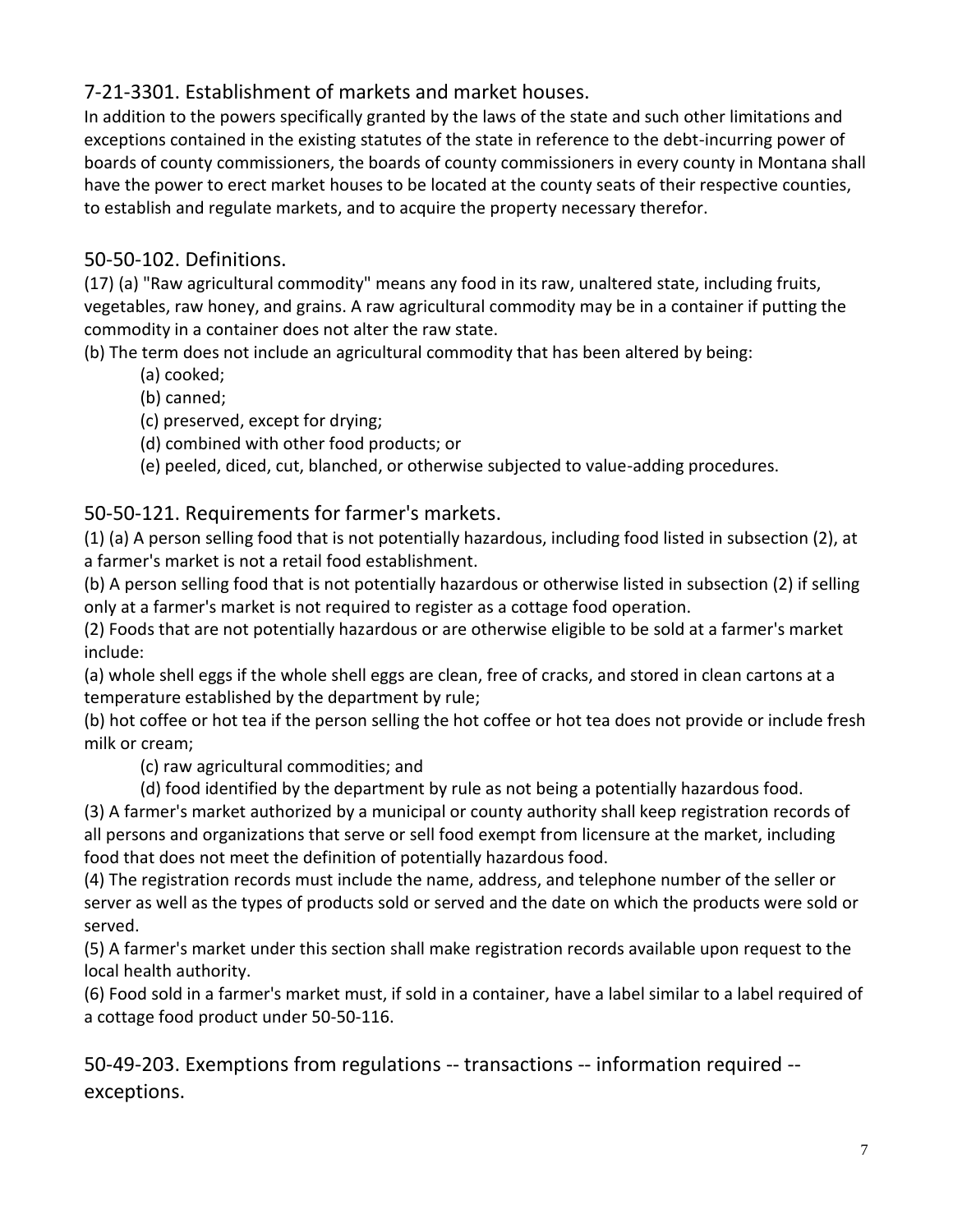(1) (a) A state agency or an agency of a political subdivision of the state may not require licensure, permitting, certification, packaging, labeling, testing, sampling, or inspection that pertains to the preparation, serving, use, consumption, delivery, or storage of homemade food or a homemade food product under this part.

(b) This part does not preclude an agency from providing assistance, consultation, or inspection requested by a producer.

(c) A producer is not:

(i) a retail food establishment, a cottage food operation, or a temporary food establishment, as each term is defined in 50-50-102;

(ii) a wholesale food manufacturing establishment, as defined in 50-57-102; or

(iii) a dairy or a manufactured dairy products plant, as defined in 81-22-101.

(d) A producer is not subject to labeling, licensure, inspection, sanitation, or other requirements or standards of 30-12-301; Title 50, chapter 31; or Title 81, chapters 2, 9, 21, 22, or 23. (2) Transactions pursuant to this part:

(a) must be directly between the producer and the informed end consumer;

(b) must be only for home consumption or consumption at a traditional community social event; and

(c) must occur only in this state and may not involve interstate commerce.

(3) Except as provided in subsection (7), a producer shall inform an end consumer that any homemade food or homemade food product sold through ranch, farm, or home-based sales pursuant to this part has not been licensed, permitted, certified, packaged, labeled, or inspected per any official regulations. (4) Except for raw, unprocessed fruit and vegetables, homemade food may not be sold or used in a retail food establishment, as defined in 50-50-102, unless the food has been licensed, permitted, certified, packaged, labeled, and inspected as required by law.

(5) Except as provided in subsection (6) and pursuant to this part, a producer may donate homemade food or homemade food products to a traditional community social event.

(6) A producer may not donate milk to a traditional community social event.

(7) (a) Except for a temporary food establishment subject to 50-50-120, meat or meat products processed at a state-licensed establishment or a federally approved meat establishment, by the producer, or by any third party may not be used in preparation of homemade food that is sold pursuant to a transaction provided for in this part.

(b) Subsection (7)(a) does not apply to a producer who slaughters fewer than 1,000 poultry birds a year except that the producer is subject to the requirements of 9 CFR 381.10(c) and the recordkeeping requirements of 9 CFR 381.175. The poultry or poultry products may not be adulterated or misbranded.

(8) A small dairy shall:

(a) sample, test, or retest every 6 months for standard plate count, coliform count, and somatic cell count of milk or cream sold as homemade food pursuant to this part;

(b) sample, test, or retest every year for brucellosis for every lactating cow, lactating goat, or lactating sheep that is part of the small dairy; and

(c) maintain records for 2 years of all previous samples, tests, or retests, which must be provided to the department of livestock if the department suspects the small dairy is causing a foodborne illness.

<span id="page-7-0"></span>80-3-301. Short title. This part may be cited as the "Montana Produce Act."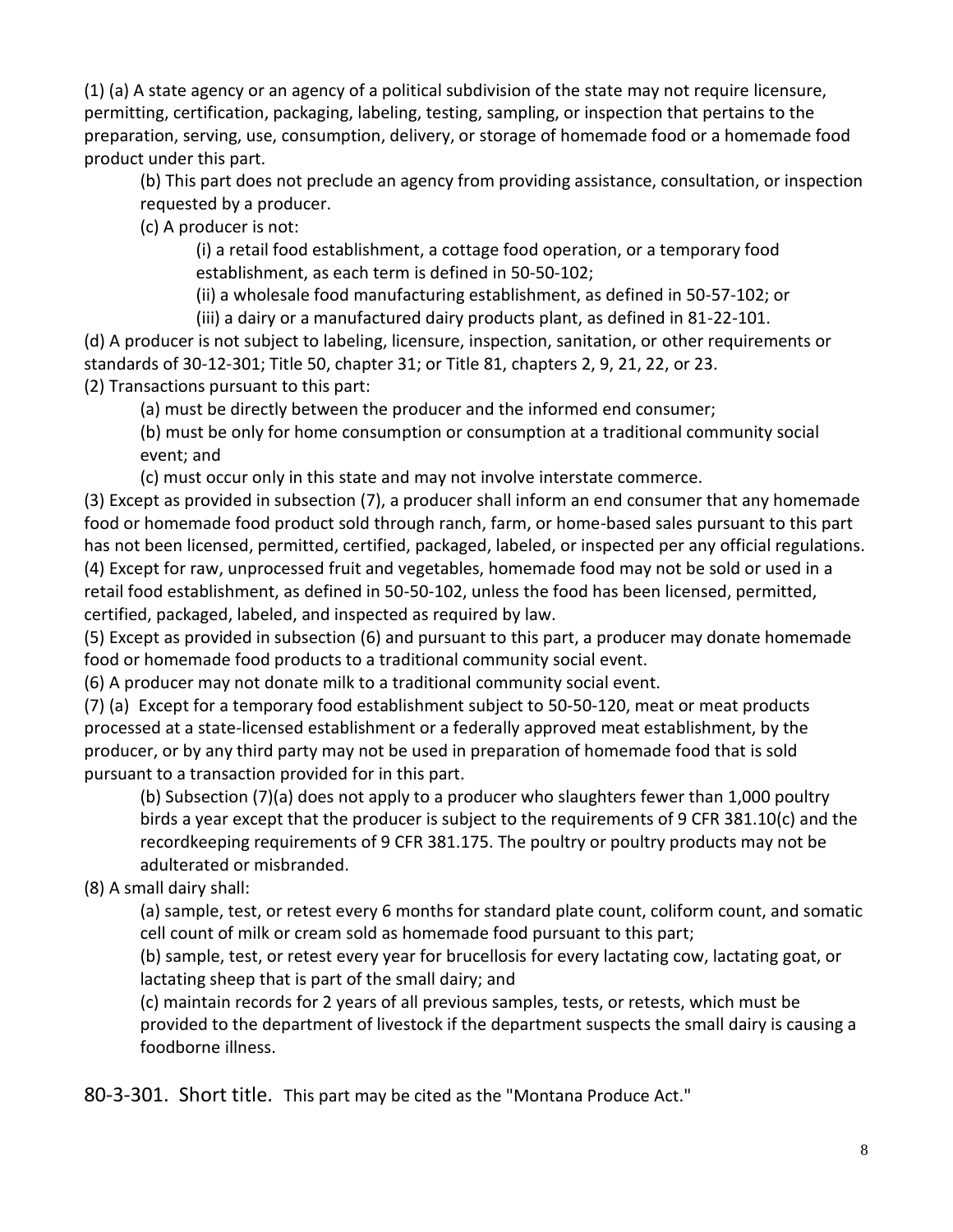### <span id="page-8-0"></span>80-3-302. Definitions.

As used in this part, unless the context indicates otherwise, the following definitions apply:

- (1) "Produce dealer" means a person who engages in a business involving or who as part of a business participates in purchasing, exchanging, negotiating, or soliciting the sale, resale, exchange, or transfer of produce in this state, except vegetative seed potato products intended or used for planting purposes.
- (2) "Produce" means any fruit, vegetable, or other natural product designated by department rule. The term does not include livestock and its byproducts, poultry and its byproducts, apiary products, dairy products, or grain.
- (3) "Container" means any package, sack, box, crate, carton, basket, or other object used for the shipping of produce.
- (4) "Retail" means sale of produce to the ultimate consumer.
- (5) "Wholesale" means the sale of produce intended for resale. The term does not include the sale of Montana-grown produce when sold by the Montana grower for purposes of resale or vegetative seed potato products intended or used for planting purposes.

### 80-3-321. Produce dealer license -- exception -- renewal.

(1) A produce dealer license is required for any person who:

- (a) wholesales produce in this state;
- (b) transports produce from out of state into this state for retail sale; or
- (c) retails produce grown by the produce dealer in this state when gross retail sales exceed \$25,000 annually.

(2) A produce dealer license is not required for a person who complies with the requirements of this part and:

(a) retails produce grown by that person in this state if annual gross produce sales do not exceed \$25,000. However, the person shall, upon request of the department, furnish a sworn statement providing that the produce was grown by that person, stating the location where the produce was grown, and stating the amount of gross sales.

(b) is a nonprofit organization that is recognized by the director and that retails only produce purchased from licensed produce dealers or from Montana produce dealers who are in compliance with this part.

(3) An applicant for a produce dealer license shall provide any information that the department finds necessary to carry out the provisions of this part. Produce dealer licenses expire on December 31 of the year of issuance. A produce dealer shall pay a nonrefundable license fee of \$50. A separate license is required for each place of business, including vehicles. The license fee must be credited toward the produce assessment fee prescribed in 80-3-314.

(4) A produce dealer license, if required, must be carried at any time produce is sold, and the license is subject to inspection by any person.

(5) A license issued under this section may not be sold or transferred from one vehicle or location to another without the written consent of the department.

80-3-314. Reporting requirements -- assessment fees -- exceptions.

- (1) Produce sold or distributed in this state must be reported on forms approved by the department and must be assessed a fee for each produce unit or equivalent poundage. The fee amount may be adjusted by rule but must be at least 3 cents and not more than 7 cents for each produce unit.
- (2) The produce dealer who first distributes produce in this state or a grower who retails Montana-